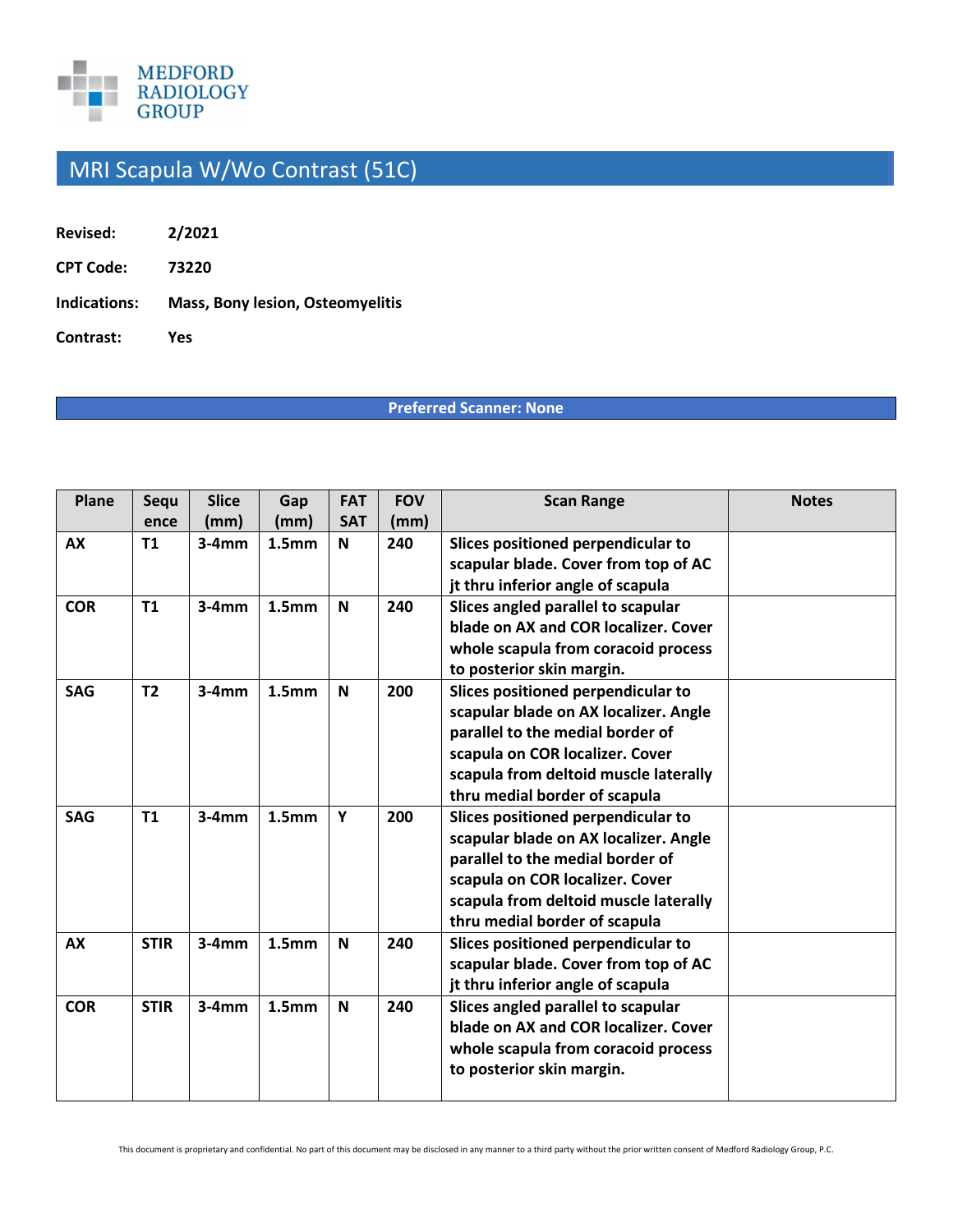

## MRI Scapula W/Wo Contrast (51C)

| *SEE<br>NOTE*   | <b>T1</b> | $3-4mm$ | 1.5 <sub>mm</sub> | <b>YES</b> | 240 | See plane above as applies to mass | <b>Pre contrast FS</b><br>plane should be<br>determined at TOS.<br><b>Pick plane that best</b><br>demonstrates mass.<br><b>Pre Contrast and</b><br>post contrast<br>sequence in same<br>plane must match<br><b>EXACTLY (same</b> |
|-----------------|-----------|---------|-------------------|------------|-----|------------------------------------|----------------------------------------------------------------------------------------------------------------------------------------------------------------------------------------------------------------------------------|
| <b>CONTRAST</b> |           |         |                   |            |     |                                    | TR/TE/NEX/FA etc)                                                                                                                                                                                                                |

| Plane           | <b>Sequence</b> | <b>Slice</b> | Gap               | <b>FAT</b> | <b>FOV</b> | <b>Scan Range</b>                            | <b>Notes</b> |
|-----------------|-----------------|--------------|-------------------|------------|------------|----------------------------------------------|--------------|
|                 |                 | (mm)         | (mm)              | <b>SAT</b> | (mm)       |                                              |              |
| <b>Axial</b>    | <b>T1</b>       | $3-4mm$      | 1.5 <sub>mm</sub> | <b>YES</b> | 240        | Slices positioned perpendicular to           |              |
|                 |                 |              |                   |            |            | scapular blade. Cover from top of AC jt      |              |
|                 |                 |              |                   |            |            | thru inferior angle of scapula               |              |
| Coronal         | T1              | $3-4mm$      | 1.5 <sub>mm</sub> | <b>YES</b> | 240        | Slices angled parallel to scapular blade on  |              |
|                 |                 |              |                   |            |            | AX and COR localizer. Cover whole scapula    |              |
|                 |                 |              |                   |            |            | from coracoid process to posterior skin      |              |
|                 |                 |              |                   |            |            | margin.                                      |              |
| <b>Sagittal</b> | T1              | $3-4mm$      | 1.5 <sub>mm</sub> | <b>YES</b> | 240        | Slices positioned perpendicular to scapula   |              |
|                 |                 |              |                   |            |            | blade on AX localizer. Angle parallel to the |              |
|                 |                 |              |                   |            |            | medial border on scapula on the COR          |              |
|                 |                 |              |                   |            |            | localizer. Cover scapula from deltoid        |              |
|                 |                 |              |                   |            |            | muscle laterally thru medial border of       |              |
|                 |                 |              |                   |            |            | scapula.                                     |              |